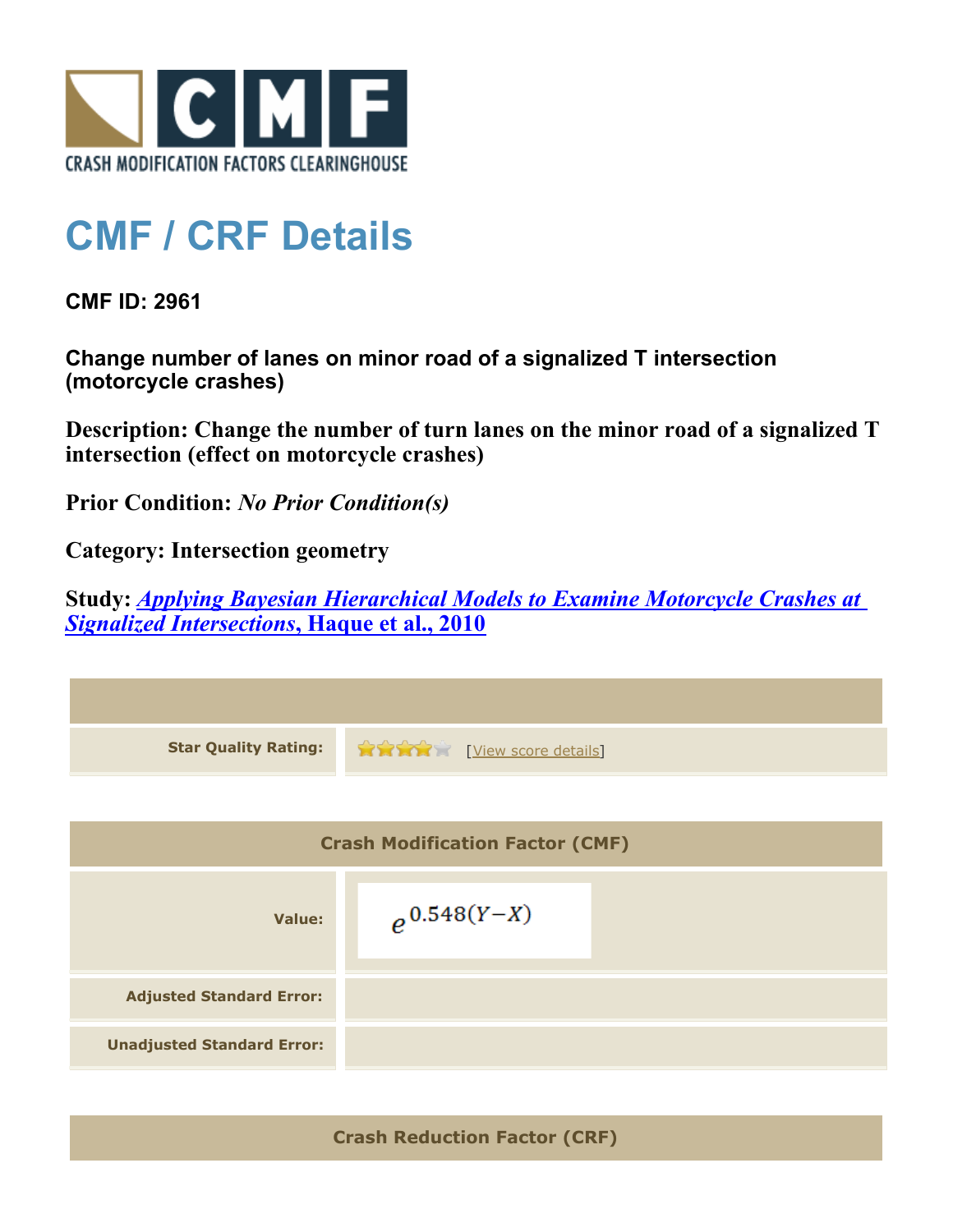| Value:                            | $100 * (1 - e^{0.548(Y-X)})$ |  |
|-----------------------------------|------------------------------|--|
| <b>Adjusted Standard Error:</b>   |                              |  |
| <b>Unadjusted Standard Error:</b> |                              |  |

| <b>Applicability</b>       |               |
|----------------------------|---------------|
| <b>Crash Type:</b>         | All           |
| <b>Crash Severity:</b>     | All           |
| <b>Roadway Types:</b>      | Not Specified |
| <b>Number of Lanes:</b>    |               |
| <b>Road Division Type:</b> |               |
| <b>Speed Limit:</b>        |               |
| <b>Area Type:</b>          | Urban         |
| <b>Traffic Volume:</b>     |               |
| <b>Time of Day:</b>        | All           |

## *If countermeasure is intersection-based*

| <b>Intersection Type:</b>         | Not specified                                     |
|-----------------------------------|---------------------------------------------------|
| <b>Intersection Geometry:</b>     | $3$ -leg                                          |
| <b>Traffic Control:</b>           | Signalized                                        |
| <b>Major Road Traffic Volume:</b> | 4800 to 30270 Annual Average Daily Traffic (AADT) |
| <b>Minor Road Traffic Volume:</b> | 2550 to 25010 Annual Average Daily Traffic (AADT) |

## **Development Details**